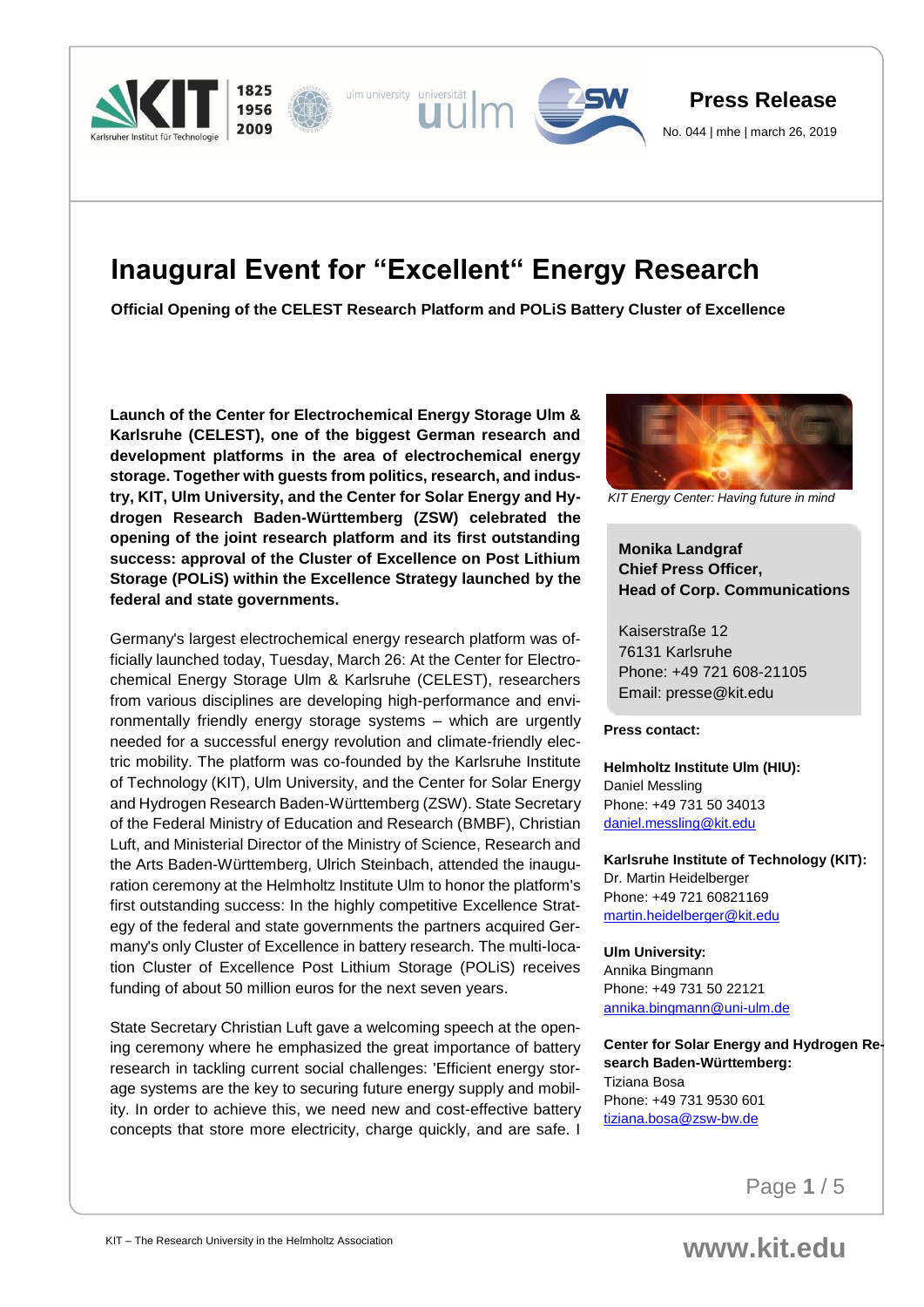







am delighted that CELEST and the Cluster of Excellence POLiS are contributing to this important task and the BMBF's umbrella concept of a "Battery Research Factory" with their foundational work.'

Ministerial Director Ulrich Steinbach of the Ministry of Science, Research and the Arts Baden-Württemberg added: 'The state government of Baden-Württemberg recognized the strategic importance of battery technologies early on and supported them accordingly. The acquisition of the POLiS cluster, the activities in the FET Flagship Battery 2030+, and many other university projects in Baden-Württemberg demonstrate our strength in battery research. We have reserved further funding for this research field in the state budget. In this way, we will bring excellent research and industrial application even closer together.'

The inauguration ceremony for CELEST and POLiS was held at the Helmholtz Institute in Ulm (HIU): The HIU's inception in 2011 marked the beginning of the successful battery research collaboration between KIT, Ulm University, and ZSW. The CELEST research platform pools the competencies of 29 institutes and 45 working groups, embracing the entire chain from basic research to practical development and battery production. The platform's research foci 'lithium-ion technology,' 'energy storage beyond lithium,' and 'alternative technologies for electrochemical energy storage' cover all research topics relevant to electrochemical energy storage. Alongside with industrial collaborations and technology transfer, CELEST aims to promote young scientists and thus also offers a graduate school.

The founding partners KIT, Ulm University, and ZSW have traditionally been strong in battery research. The official launch of the CELEST research platform and the POLiS Cluster of Excellence is the next big step on the path to novel energy storage systems. 'The launch of CELEST marks a milestone in energy research and paves the way for the Battery 2030+European research initiative, where we strive to play a leading and internationally visible role in developing the technology for next-generation batteries together with research institutions from all over Europe. Energy research is a key focus at KIT. We are excited to combine our strengths and competencies with those of our partners in the best possible way with this new platform and our joint Cluster of Excellence,' said Professor Holger Hanselka, President of the Karlsruhe Institute of Technology.

His counterpart Professor Michael Weber, President of Ulm University, also views the new platform as an excellent addition to the research environment of the Science City Ulm: 'Basic electrochemical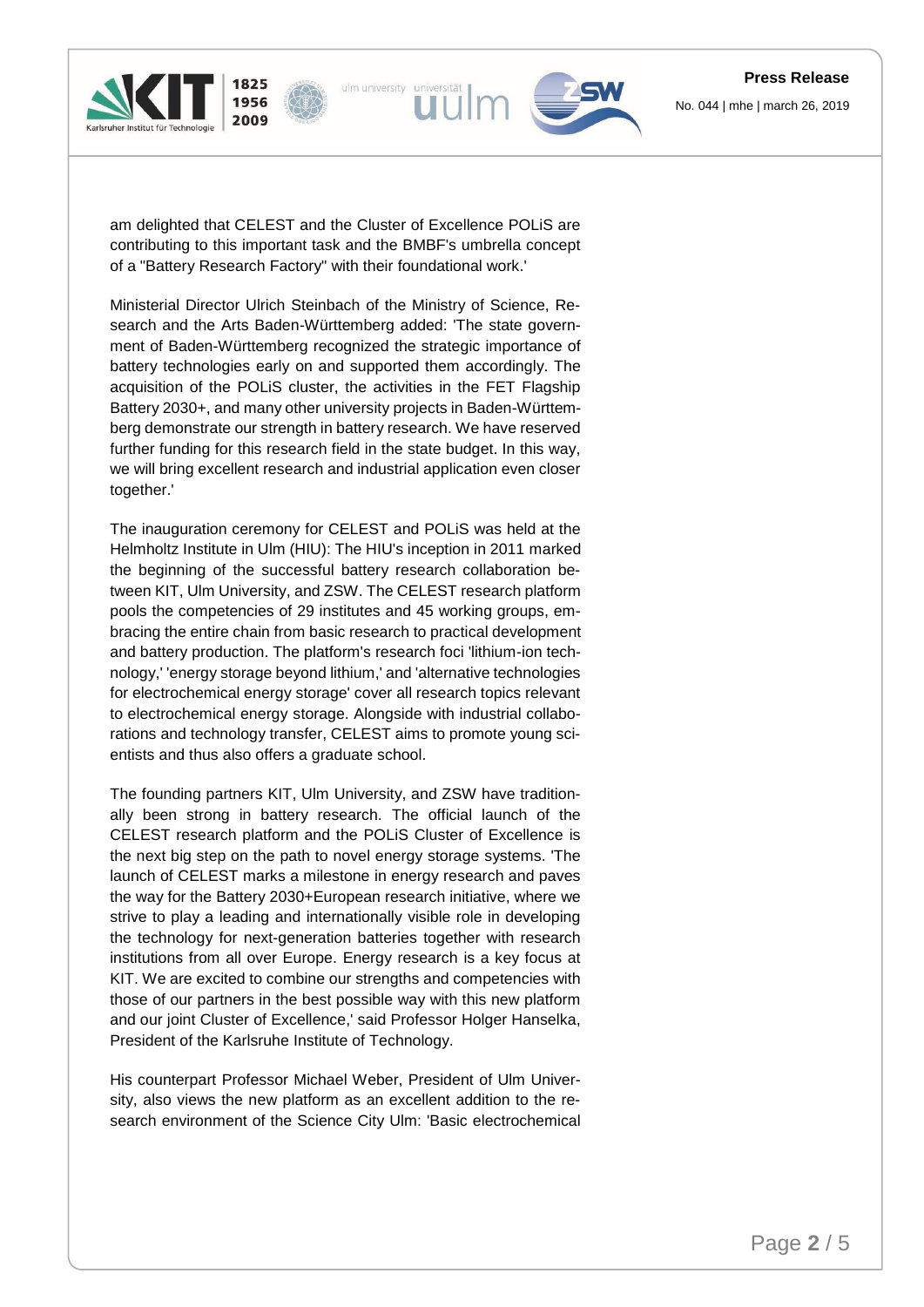



ulm university universität

1825

1956 2009

The Center for Solar Energy and Hydrogen Research Baden-Württemberg builds the main bridge to practical application: 'Our contribution to the activities of CELEST and POLiS are 30 years of experience in applied battery research plus Europe's biggest research platform for the industrial production of large lithium-ion cells,' explained Dr. Margret Wohlfahrt-Mehrens, who heads the Electrochemical Energies Technologies Division of the ZSW and the POLiS research unit.

At the opening ceremony, researchers from Karlsruhe and Ulm provided insights into their scientific work and presented their new battery research platform and Cluster of Excellence: 'The sites in Ulm and Karlsruhe cover the entire spectrum of battery research – from experimental basic research of atomic-scale elementary processes to multiscale modeling of relevant processes and the development of new storage materials and laboratory cells. CELEST bundles this expertise that goes all the way to near-series production of large battery cells at the ZSW', explained Professor Maximilian Fichtner, director of the new platform and spokesman of the POLiS Cluster of Excellence. 'The CELEST initiative makes us one of the world's largest players in battery research. CELEST has already started to radiate its appeal – substantiated by its success in the Excellence Strategy as well as numerous industry requests for collaboration,' the deputy director of the HIU continued.

After the celebration, more than 100 guests had the opportunity to experience battery research first hand: The laboratories of the Helmholtz Institute Ulm and the ZSW Laboratory for Battery Technology (eLaB) opened their doors and offered guided tours.

Photos of the event are available after 3 p.m. at: <https://kurzlink.de/celest>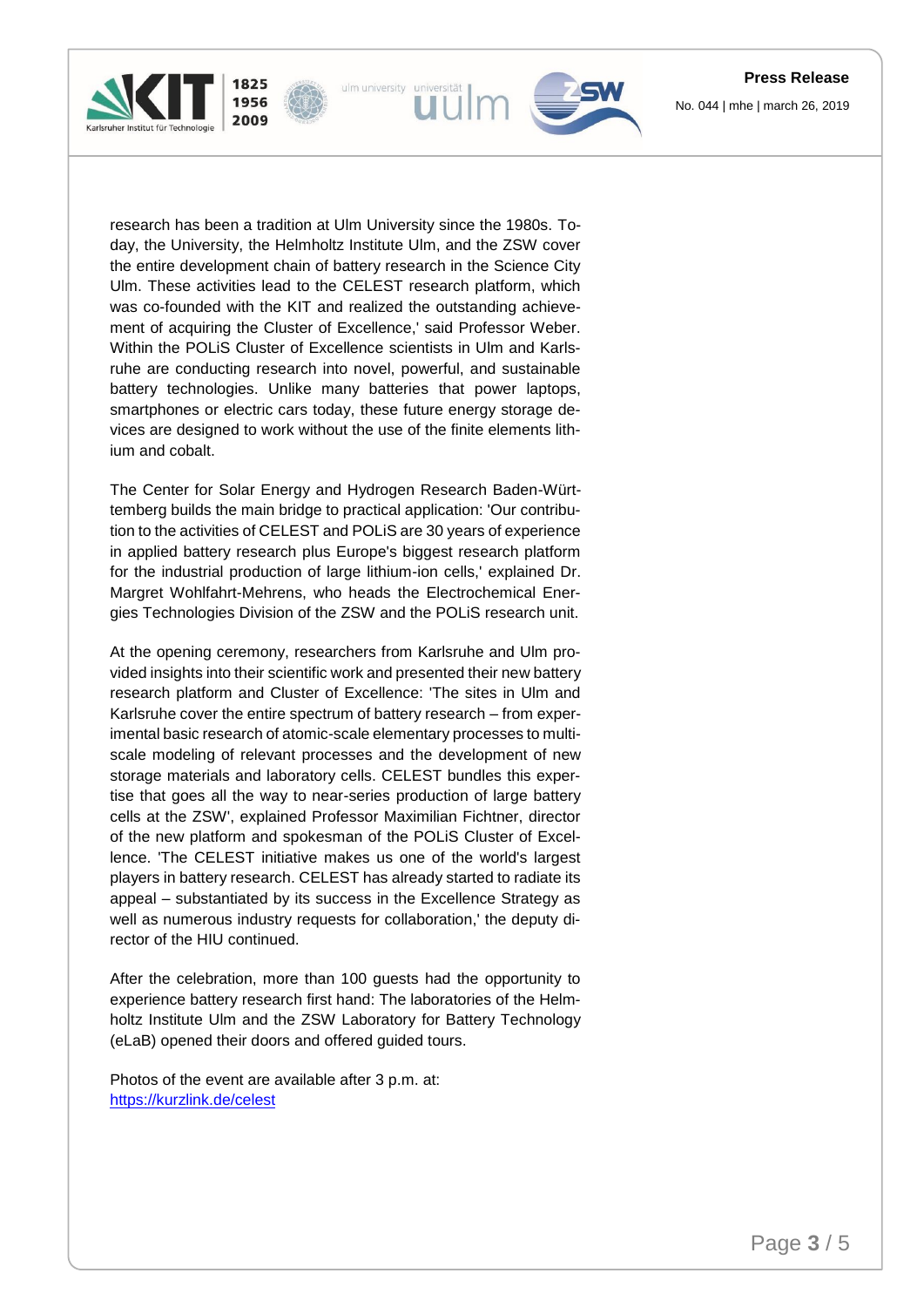







## **About the Helmholtz Institute Ulm**

The Helmholtz Institute Ulm (HIU) was founded in January 2011 by the Karlsruhe Institute of Technology (KIT) as a member of the Helmholtz Association in cooperation with Ulm University. With the German Aerospace Center (DLR) and the Center for Solar Energy and Hydrogen Research Baden-Württemberg (ZSW), two other distinguished institutions are involved in the HIU as associated partners. The HIU's team of over 120 scientists from around the world is laying the groundwork for sustainable stationary and mobile energy storage.

## **About Ulm University**

Ulm University, the youngest university in Baden-Württemberg, was founded in 1967 as a higher education institution for medicine and natural sciences. The subject spectrum has been expanded considerably since then. The currently more than 10,000 students are spread across four Faculties ('Medicine', 'Natural Sciences', 'Mathematics and Economics', and 'Engineering, Computer Sciences and Psychology'). Ulm University is the centre of and driving force behind the Science City of Ulm, a dynamically growing research environment including hospitals, technology companies and other institutions. The University's research foci comprise life sciences and medicine, bio-, nano- and energy materials, financial services and their mathematical methods, as well as information, communication and quantum technologies.

### **About the ZSW**

The Center for Solar Energy and Hydrogen Research (ZSW) is one of the leading institutes for applied research in the fields of photovoltaics, batteries, fuel cells, regenerative fuels and energy system analysis. The three ZSW sites in Stuttgart, Ulm, and Widderstall currently employ over 260 scientists, engineers, and technicians, as well as 90 research and student assistants. The ZSW is a member of the Innovation Alliance Baden-Württemberg (innBW), an association of 13 non-university, business-oriented research institutes. More information: [www.zsw-bw.de](http://www.zsw-bw.de/)

**More about the KIT Energy Center: [http://www.energy.kit.edu](http://www.energy.kit.edu/)**